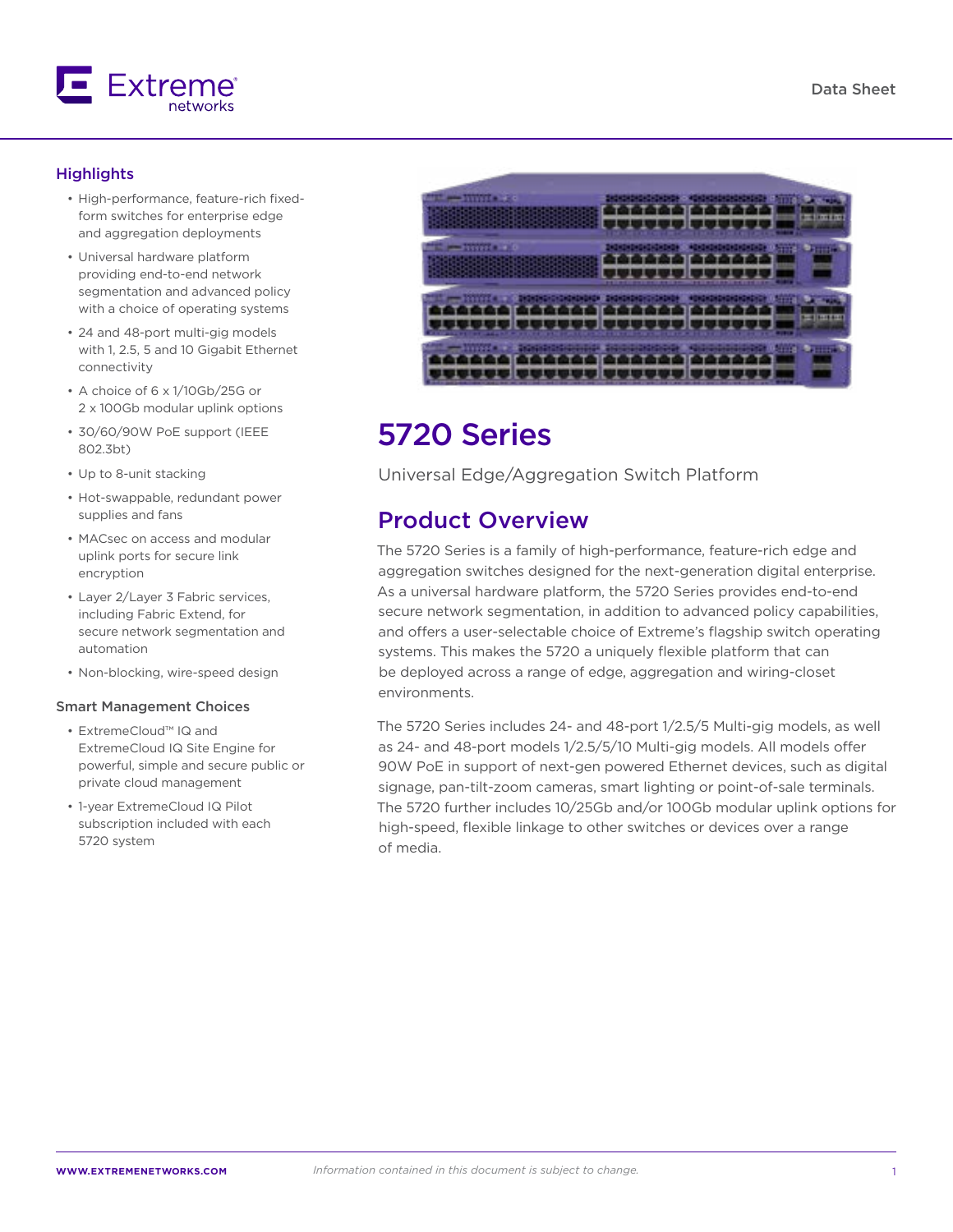

## Universal Hardware Platform

The 5720 Series as a universal hardware platform comes with a dual-persona capability allowing user choice of the switch operating system (OS). Either Switch Engine (EXOS)\* or Fabric Engine (VOSS)\* persona can be enabled on 5720 hardware models. The desired persona can be selected at start-up or changed at a later stage. Once selected, the 5720 assumes the features/capabilities of the selected OS.

5720 persona activation can be done manually at bootup, including via the system CLI. Or, it can be automated by pre-provisioning the 5720 persona in ExtremeCloud IQ. When first booted, the 5720 automatically connects to ExtremeCloud IQ to find its persona. The pre-provisioned OS persona is then remotely enabled on the 5720 system – eliminating the need for manual selection.

\* Switch Engine and Fabric Engine are the new names for ExtremeXOS (EXOS) and VSP Operating System (VOSS), respectively, on all universal switch platforms.



All 5720 Series models support 30, 60, and 90W Power over Ethernet (PoE) that conforms with IEEE 802.3bt. This enables the 5720 to address the needs of powered edge devices, while eliminating the need for additional electrical cabling and circuits. In addition, 5720 PoE models support perpetual and fast PoE for even more efficient and reliable powered edge device operation.



# Integrated Application Hosting

Select 5720 Series models support Extreme's Integrated Application Hosting\* which leverages the switch's hardware and software design to run onboard applications without impacting switch performance. 5720-24MXW and 5720- 48MXW models can run a Guest VM directly on the switch in support third-party or customized applications to meet specific business or operational needs. This can provide additional network insight or enable new network applications without need for a separate hardware device.

\* Initially available with Fabric Engine (VOSS); available with Switch Engine (EXOS) in a future release



## Management

The 5720 can be managed by ExtremeCloud IQ ExtremeCloud IQ Site Engine for comprehensive unified management with a consolidated view of users, devices and applications across wired and wireless networks. (NOTE: Each 5720 unit also includes a 1-year free ExtremeCloud IQ Pilot subscription.)

Zero-touch provisioning from ExtremeCloud IQ lets one quickly bring new 5720 switches online as well as enable the selection of the operating system (OS) persona. Alternatively, 5720 on-box management can be done manually via a web-based GUI or generic CLI.



# Ethernet Fabric Services

The 5720 supports a variety of Ethernet Fabric services, including Extreme's Fabric Connect when running Fabric Engine (VOSS) and Extreme's IP Fabric when running Switch Engine (EXOS). It also supports Fabric Attach for automated connection to either Layer 2 or Layer 3 fabric services. Extreme's Fabric Connect and IP Fabric on the 5720 enable the creation of virtualized networks that automate network operations, simplify network provisioning, and enhance security, all while reducing the strain on network and IT personnel.

## High-Performance Stacking

Two built-in QSFP28 stacking ports on 5720 models can be used for high-speed stacking when running Switch Engine (EXOS). Up to eight systems can be stacked using qualified direct attach cables and optical transceivers.

Note: Stacking is not supported when running Fabric Engine (VOSS).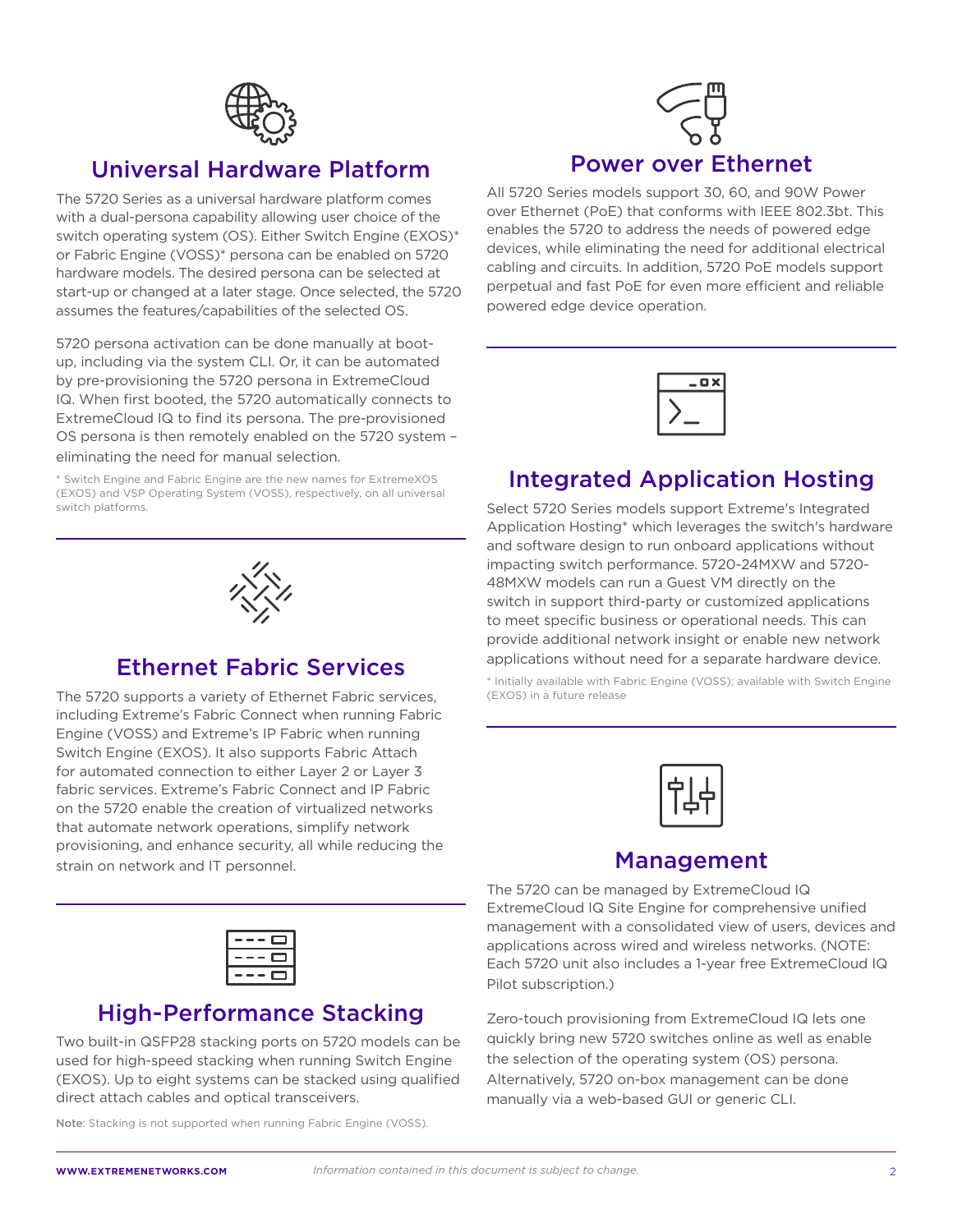# External Interfaces

| <b>Switch Model</b> | <b>Interfaces</b>                                                                                                                                                                                                                                                                                                                                       |
|---------------------|---------------------------------------------------------------------------------------------------------------------------------------------------------------------------------------------------------------------------------------------------------------------------------------------------------------------------------------------------------|
| 5720-24MW           | • 24 x 1/2.5/5Gbase-T 802.3bt (90W) ports<br>• Full-duplex<br>• MACsec-capable<br>• 2 x Stacking/QSFP28 ports (unpopulated)<br>•1 x Serial console port (RJ-45)<br>•1 x 10/100/1000BASE-T out-of-band management port<br>• 2 x USB A ports for management or external USB flash<br>•1 x USB Micro-B console port<br>$\cdot$ 1 x VIM slot                |
| 5720-48MW           | • 48 x 1/2.5/5Gbase-T 802.3bt (90W) ports<br>• Full-duplex<br>• MACsec-capable<br>• 2 x Stacking/QSFP28 ports (unpopulated)<br>•1 x Serial console port (RJ-45)<br>•1 x 10/100/1000BASE-T out-of-band management port<br>• 2 x USB A ports for management or external USB flash<br>•1 x USB Micro-B console port<br>•1 x VIM slot                       |
| 5720-24MXW          | • 24 x 1/2.5/5/10Gbase-T 802.3bt (90W) ports<br>• Full-duplex<br>• MACsec-capable<br>• 2 x Stacking/QSFP28 ports (unpopulated)<br>•1 x Serial console port (RJ-45)<br>•1 x 10/100/1000BASE-T out-of-band management port<br>• 2 x USB A ports for management or external USB flash<br>•1 x USB Micro-B console port<br>•1 x VIM slot                    |
| 5720-48MXW          | • 48 x 1/2.5/5/10Gbase-T 802.3bt (90W) full-duplex ports<br>• Full-duplex<br>• MACsec-capable<br>• 2 x Stacking/QSFP28 ports (unpopulated)<br>•1 x Serial console port (RJ-45)<br>•1 x 10/100/1000BASE-T out-of-band management port<br>• 2 x USB A ports for management or external USB flash<br>•1 x USB Micro-B console port<br>$\cdot$ 1 x VIM slot |
| 5720-VIM-6YE        | $\cdot$ 6 x 1/10/25G SFP28 ports<br>• MACsec-capable                                                                                                                                                                                                                                                                                                    |
| 5720-VIM-2CE        | • 2 x 100Gb QSFP28 ports<br>• MACsec-capable<br>• 10/25/40/50Gb data rates supported via channelization                                                                                                                                                                                                                                                 |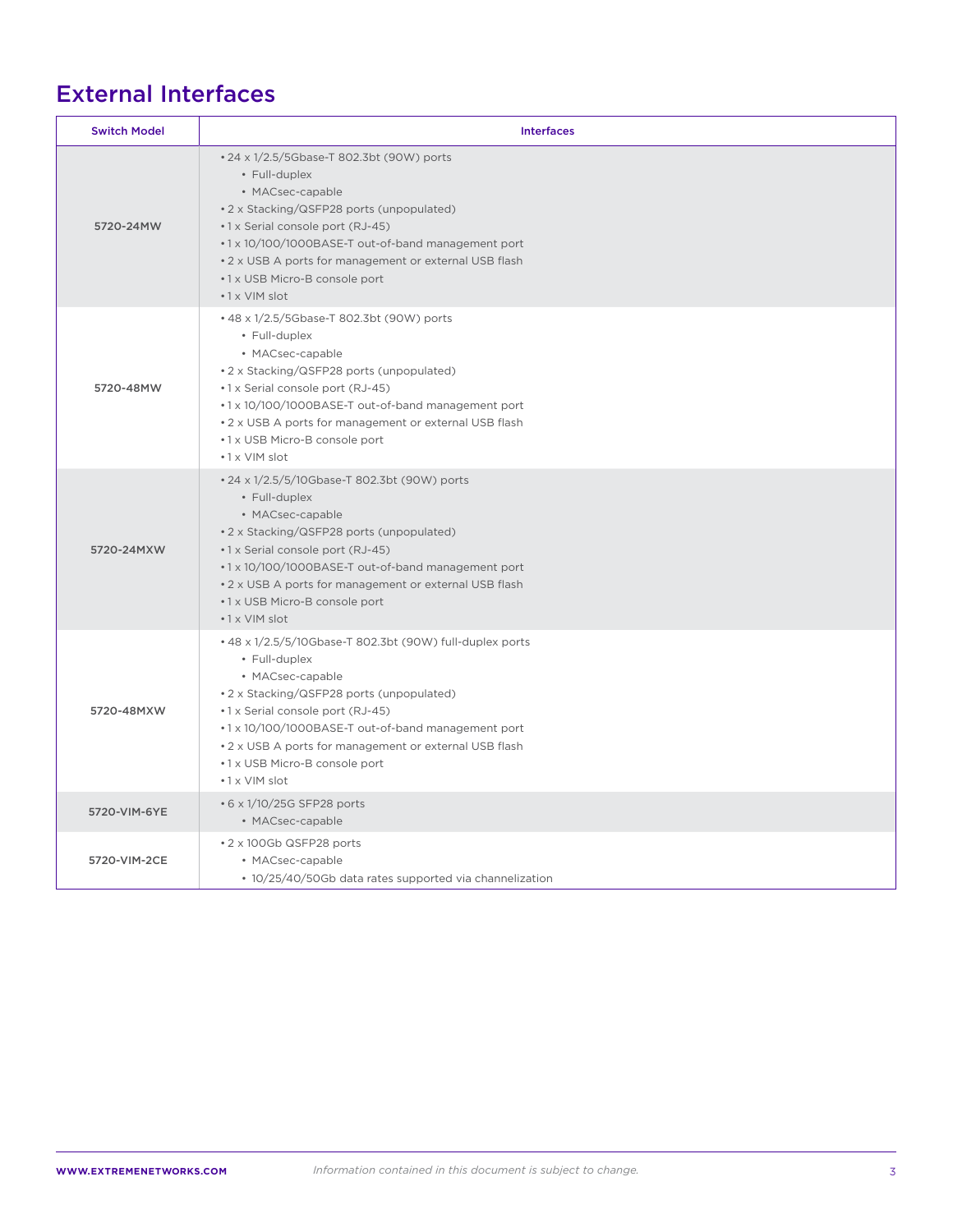# Performance and Scale

| <b>Switch</b><br>Model | <b>Max Active</b><br>1Gb/2.5Gb/5Gb<br>ports | <b>Max Active</b><br>1Gb/2.5Gb/<br>5Gb/10Gb<br>ports | Max<br><b>Active</b><br>10Gb SFP+<br>ports <sup>1</sup> | <b>Max Active</b><br>25Gb SFP28<br>ports <sup>1</sup> | <b>Max Active</b><br>40Gb QSFP+<br>ports <sup>2</sup> | <b>Max Active</b><br>50Gb ports <sup>3</sup> | <b>Max Active</b><br>100Gb<br>QSFP28<br>ports <sup>2</sup> | <b>Max Active</b><br>100Gb<br><b>Stacking</b><br>ports <sup>4</sup> | Aggregated<br><b>Switch</b><br><b>Bandwidth</b> | Frame<br><b>Forwarding</b><br>Rate |
|------------------------|---------------------------------------------|------------------------------------------------------|---------------------------------------------------------|-------------------------------------------------------|-------------------------------------------------------|----------------------------------------------|------------------------------------------------------------|---------------------------------------------------------------------|-------------------------------------------------|------------------------------------|
| $5720 -$<br>24MW       | 24                                          | $\circ$                                              | 14                                                      | 14                                                    | $\overline{4}$                                        | $\overline{4}$                               | $\overline{4}$                                             | $\overline{2}$                                                      | 1040<br>Gbps                                    | 774 mpps                           |
| $5720 -$<br>48MW       | 48                                          | $\circ$                                              | 14                                                      | 14                                                    | $\overline{4}$                                        | $\overline{4}$                               | $\overline{4}$                                             | 2                                                                   | 1280<br>Gbps                                    | 810 mpps                           |
| $5720 -$<br>24MXW      | $\circ$                                     | 24                                                   | 14                                                      | 14                                                    | $\overline{4}$                                        | $\overline{4}$                               | $\overline{4}$                                             | $\overline{2}$                                                      | 1280<br>Gbps                                    | 810 mpps                           |
| 5720-<br>48MXW         | $\circ$                                     | 48                                                   | 14                                                      | 14                                                    | $\overline{4}$                                        | $\overline{4}$                               | $\overline{4}$                                             | 2                                                                   | 1760<br>Gbps                                    | 810 mpps                           |

1 When stacking is enabled, 8 of the 10Gb SFP+ and 8 of the 25Gb SFP28 ports are unavailable

2 When stacking is enabled, 2 of the 40Gb QSFP+ ports and 2 of the 100Gb ports are unavailable

<sup>3</sup> 50Gb ports available only in Switch Engine (EXOS) mode; when stacking is enabled, 2 of the 50Gb ports are unavailable

4 Stacking supported in Switch Engine (EXOS) mode only

# 5720 Software Scaling Values

## 5720-MXW (24 and 48-port) with Switch Engine

- MAC Table: 294,000
- IPv4 ARP Table: 172,000
- IPv4 Route Table: 294,000
- IP Multicast Entries (S,G,V): 110,000
- IPv6 Neighbor Table: 59,000
- IPv6 Route Table: 218,000
- ACLs (Ingress/Egress): 38,864/2,048
- QoS Egress Queues per port: 8
- VLANs: 4,094
- Routed VLANs: 4,094

## One Policy Scaling

- Policy Profiles: 63
- Unique Permit/Deny Rules per switch: 16,312

### 5720-MW (24 and 48-port) with Switch Engine

- MAC Table: 163,000
- IPv4 ARP Table: 80,000
- IPv4 Route Table: 166,000
- IP Multicast Entries (S,G,V): 61,000
- IPv6 Neighbor Table: 24,000
- IPv6 Route Table: 109,000
- ACLs (Ingress/Egress): 18,432/2,048
- QoS Egress Queues per port: 8
- VLANs: 4,094
- Routed VLANs: 4,094

### One Policy Scaling

- Policy Profiles: 63
- Unique Permit/Deny Rules per switch: 12,216

## 5720-MXW (24 and 48-port) with Fabric Engine

- MAC Table: 164,000
- IPv4 ARP Table: 65,536
- IPv4 Route Table: 24,576
- IP Multicast Entries (S,G,V): 6,000
- IPv6 Neighbor Table: 32,768
- IPv6 Route Table: 12,288
- ACLs (Ingress/Egress): 8,192/6,144
- QoS Egress Queues per port: 8
- VLANs: 4,059
- IP Interfaces (Routed VLANs): 1,000

### 5720-MW (24 and 48-port) with Fabric Engine

- MAC Table: 100,000
- IPv4 ARP Table: 24,600
- IPv4 Route Table: 16,384
- IP Multicast Entries (S,G,V): 6,000
- IPv6 Neighbor Table: 24,576
- IPv6 Route Table: 8,192
- ACLs (Ingress/Egress: 6,144/3,072
- QoS Egress Queues per port: 8
- VLANs: 4,059
- IP Interfaces (Routed VLANs): 1,000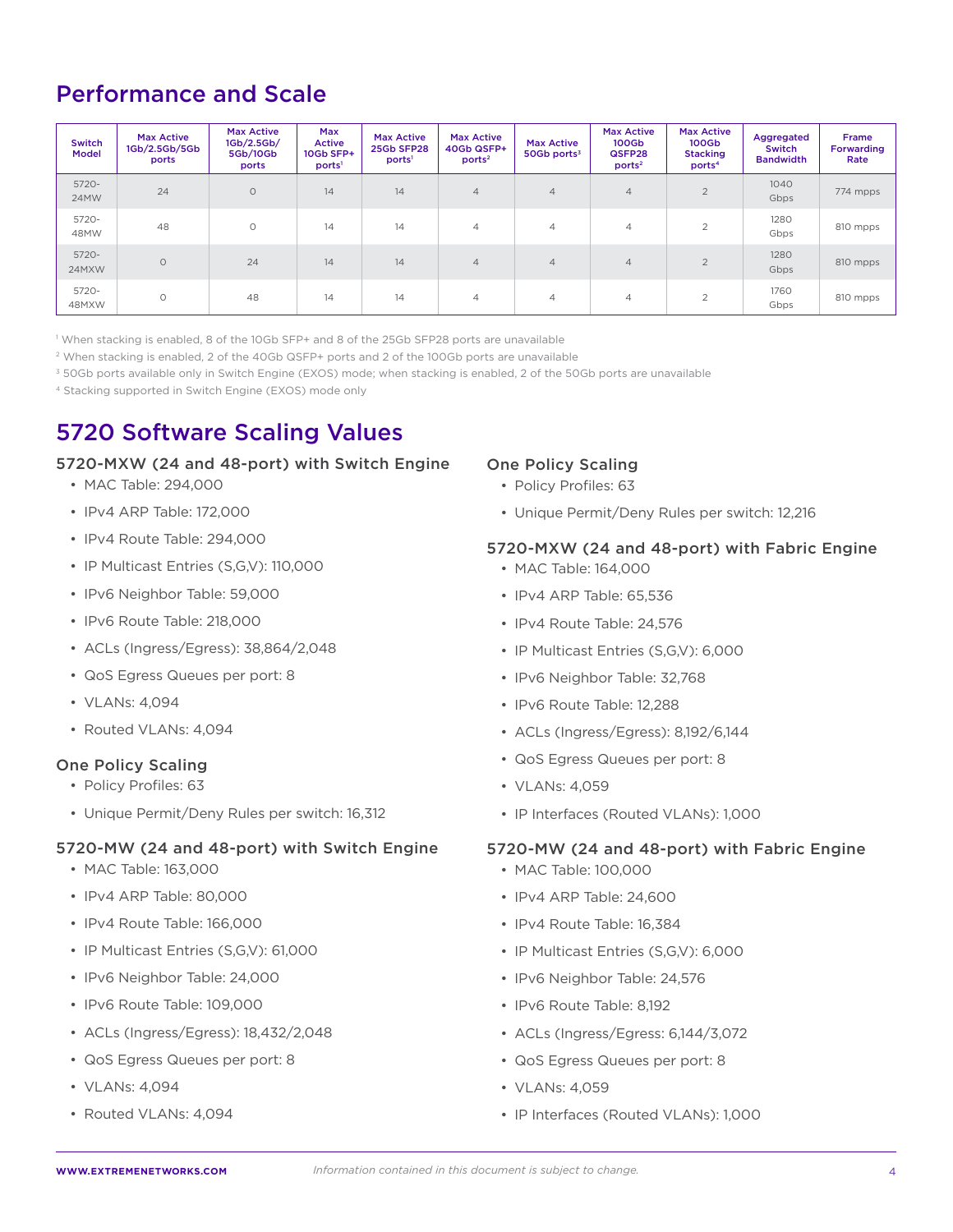## Fabric Connect Scaling (all 5720 models)

- Fabric Adjacencies per switch: 255
- Fabric nodes per area (BEB + BCB): 1,000
- BEB Nodes per VSN: 2,000
- L2 VSNs: 4,000
- LE VSNs: 256

# Weights and Dimensions

| <b>Part Number</b> | Weight           | <b>Physical Dimensions</b>    |
|--------------------|------------------|-------------------------------|
| 5720-24MW          | 17.75 lb/8.05 kg |                               |
| 5720-48MW          | 18.85 lb/8.55 kg | 17.53 in W/1.7 in H/20.7 in D |
| 5720-24MXW         | 17.75 lb/8.05 kg | 44.5 cm/4.3 cm/52.7 cm        |
| 5720-48MXW         | 18.85 lb/8.55 kg |                               |
| 5720-VIM-6YE       | 0.53 lb/0.24 kg  | 2.02 in W/1.64 in H/6.86 in D |
| 5720-VIM-2CE       | 0.49 lb/0.22 kg  | 5.2 cm/4.2 cm/17.4 cm         |

# Power Supply Unit Specifications

|                                                                               | 715W AC PSU | 1100W AC PSU                                     | <b>2000W AC PSU*</b>         |
|-------------------------------------------------------------------------------|-------------|--------------------------------------------------|------------------------------|
| 100-127/200-240 VAC<br>Voltage Input Range (Nominal)                          |             | 100-127/200-240 VAC                              | 100-127/200-240 VAC          |
| Line Frequency Range                                                          | 50 to 60 Hz | 50 to 60 Hz                                      | 50 to 60 Hz                  |
| IEC/EN 60320 C16<br>Power Supply Input Socket                                 |             | IEC/EN 60320 C16                                 | IEC/EN 60320 C16             |
| IEC/EN 60320 C15<br>Power Cord Input Plug                                     |             | IEC/EN 60320 C15                                 | IEC/EN 60320 C15             |
| $O^{\circ}$ C to 55 $^{\circ}$ C<br>Operating Temperature<br>Normal Operation |             | $0^\circ$ C to 50 $^\circ$ C<br>Normal Operation | $0^\circ$ C to 50 $^\circ$ C |

\* 200-240 VAC is required to achieve full 2000W output. If run at 100-120VAC, output is limited to 1100W

# Minimum/Maximum Power Consumption and Heat Dissipation

| <b>Switch Model</b> | <b>Minimum Power</b><br><b>Consumption (Watts)</b> | <b>Minimum Heat Dissipation</b><br>(BTU/hr) | <b>Maximum Power</b><br><b>Consumption (Watts)*</b> | <b>Maximum Heat Dissipation</b><br>$(BTU/hr)*$ |
|---------------------|----------------------------------------------------|---------------------------------------------|-----------------------------------------------------|------------------------------------------------|
| 5720-24MW           | 86                                                 | 293                                         | 2549                                                | 389                                            |
| 5720-24MXW          | 105                                                | 359                                         | 2576                                                | 416                                            |
| 5720-48MW           | 103                                                | 354                                         | 4078                                                | 543                                            |
| 5720-48MXW          | 105                                                | 359                                         | 4096                                                | 561                                            |

\* Includes maximum PoE load (W) through the switch

\*\* Does not include PoE load heat dissipated through external electronic load

# PoE Power Budget

| <b>Switch Model</b> | 1 x 715W | 2 x 715W | 1 x 1100W | 2x1100W | $1x2000W$ @<br>110-132VAC | $2 \times 2000W$ @<br>110-132VAC | 1 x 2000W @<br>220-264VAC | $2 \times 2000W$ @<br>220-264VAC |
|---------------------|----------|----------|-----------|---------|---------------------------|----------------------------------|---------------------------|----------------------------------|
| 5720-24MW           | 450W     | 1093W    | 835W      | 1825W   | 835W                      | 1825W                            | 1735W                     | 2160W                            |
| 5720-24MXW          | 450W     | 1093W    | 835W      | 1825W   | 835W                      | 1825W                            | 1735W                     | 2160W                            |
| 5720-48MW           | 450W     | 1093W    | 835W      | 1825W   | 835W                      | 1825W                            | 1735W                     | 3155W                            |
| 5720-48MXW          | 450W     | 1093W    | 835W      | 1825W   | 835W                      | 1825W                            | 1735W                     | 3155W                            |

Note: It's recommended that primary and secondary PSUs be of the same type to support optimal PoE operation.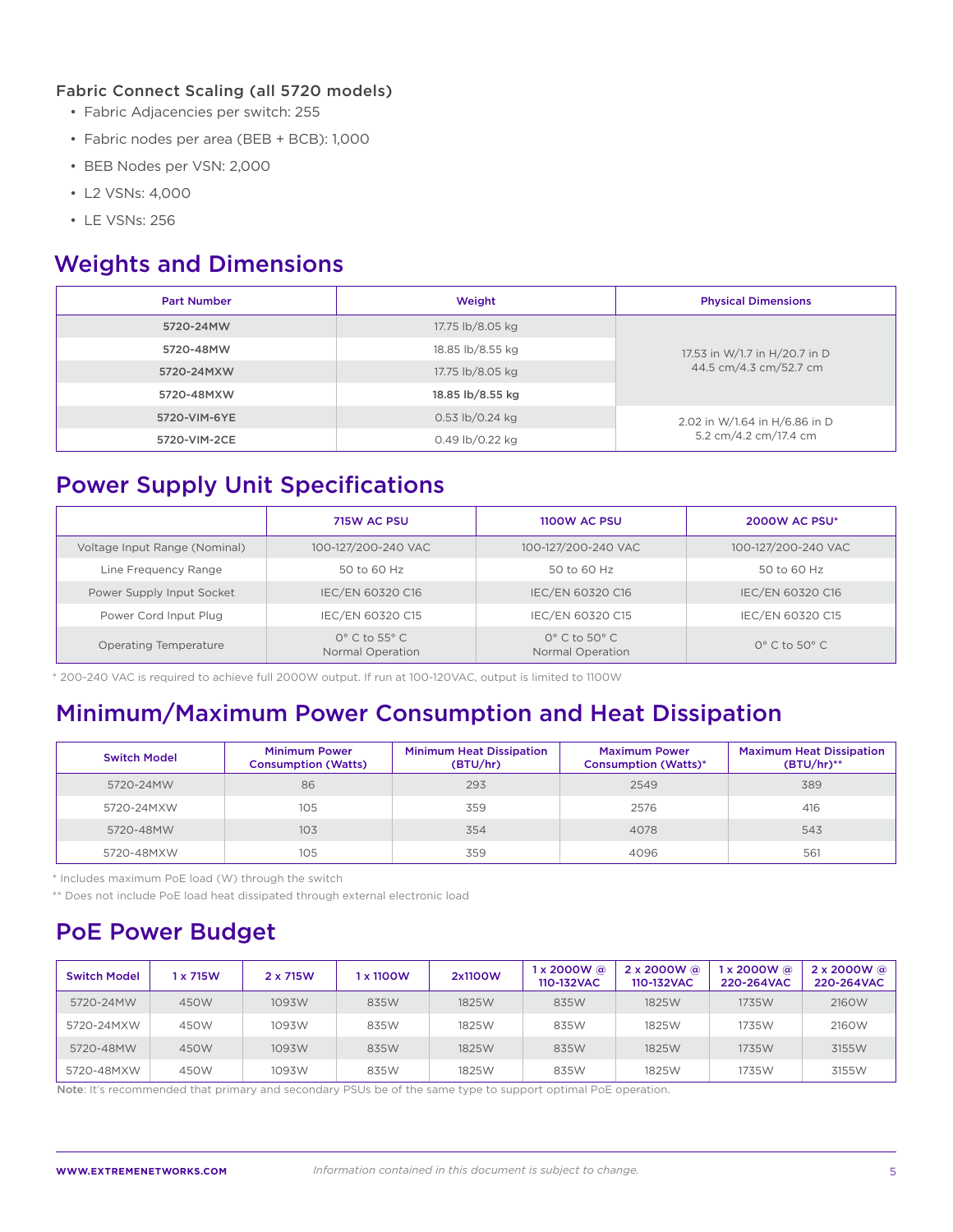# Product Specifications

## Environmental

#### Environmental Specifications

EN/ETSI 300 019-2-1 v2.1.2 - Class 1.2 Storage EN/ETSI 300 019-2-2 v2.1.2 - Class 2.3 Transportation EN/ETSI 300 019-2-3 v2.1.2 - Class 3.1e Operational EN/ETSI 300 753 (1997-10) - Acoustic Noise ASTM D3580 Random Vibration Unpackaged 1.5 G

#### Environmental Compliance

EU RoHS - 2011/65/EU EU WEEE - 2012/19/EU EU REACH – Regulation (EC) No 1907/2006 Reporting China RoHS - SJ/T 11363-2006 Taiwan RoHS - CNS 15663(2013.7)

## Environmental Operating Conditions

Temp: 0° C to 50° C (32° F to 122° F) Humidity: 10% to 95% relative humidity, non-condensing Altitude: 0 to 3,000 meters (9,850 feet) Shock (half sine) 30m/s2 (3G), 11ms, 60 shocks Random vibration: 3 to 500 Hz at 1.5 G rms

## Packaging and Storage Specifications

Temp: -40° C to 70° C (-40° F to 158° F) Humidity: 10% to 95% relative humidity, non-condensing Packaged Shock (half sine): 180 m/s2 (18 G), 6 ms, 600 shocks Packaged Vibration: 5 to 62 Hz at velocity 5 mm/s, 62 to 500 Hz at 0.2 G Packaged Random Vibration: 5 to 20 Hz at 1.0 ASD w/–3 dB/oct. from 20 to 200 Hz

Packaged Drop Height: 14 drops minimum on sides and corners at 42 inches (<15 kg box)

## Regulatory and Safety

North American ITE UL 60950-1

UL/CuL 62368-1 Listed CSA 22.2 No. 60950-1 2nd edition 2014 (Canada) Complies with FCC 21CFR 1040.10 (U.S. Laser Safety) CDRH Letter of Approval (US FDA Approval)

European ITE EN 60950-1 2nd Edition EN 62368-1 EN 60825-1Class 1 (Lasers Safety) 2014/35/EU Low Voltage Directive

International ITE CB Report & Certificate per IEC 60950-1 CB Report & Certificate IEC 62368-1 AS/NZS 60950-1 (Australia/New Zealand) EMI/EMC Standards North American EMC for ITE FCC CFR 47 Part 15 Class A (USA) ICES-003 Class A (Canada)

## European EMC Standards

EN 55032 Class A EN 55024 EN 61000-3-2,2014 (Harmonics) EN 61000-3-3 2013 (Flicker) EN 300 386 (EMC Telecommunications) 2014/30/EU EMC Directive

#### International EMC Certifications

CISPR 32, Class A (International Emissions) AS/NZS CISPR32

CISPR 24 Class A (International Immunity)

IEC 61000-4-2/EN 61000-4-2 Electrostatic Discharge, 8kV Contact, 15 kV Air, Criteria B IEC 61000-4-3/EN 61000-4-3 Radiated Immunity 10V/m, Criteria A IEC 61000-4-4/EN 61000-4-4 Transient Burst, 2 kV, Criteria B IEC 61000-4-5/EN 61000-4-5 Surge, 2 kV L-L, 2 kV L-G, Level 3, Criteria B IEC 61000-4-6 Conducted Immunity, 0.15-80 MHz, 10V/rms, 80%AM (1kHz), Criteria A IEC/EN 61000-4-11 Power Dips & Interruptions, >30%, 25 periods, Criteria C

#### Country Specific

VCCI Class A (Japan Emissions) ACMA RCM (Australia Emissions) CCC Mark (China) KCC Mark, EMC Approval (Korea) BSMI (Taiwan) Anatel (Brazil) NoM (Mexico) EAC (Russia, Belarus, Kazkhastan) NRCS (South Africa)

#### IEEE 802.3 Media Access Standards

IEEE 802.3ab 1000BASE-T IEEE 802.3bz 2.5G/5G/10GBASE-T IEEE 802.3bt Type 4 PoE IEEE 802.3ae 10GBASE-X IEEE 802.3by 25GBASE-X IEEE 802.3ba/802.3bm 40GBASE-X and 100GBASE-X IEEE 802.3az Energy Efficient Ethernet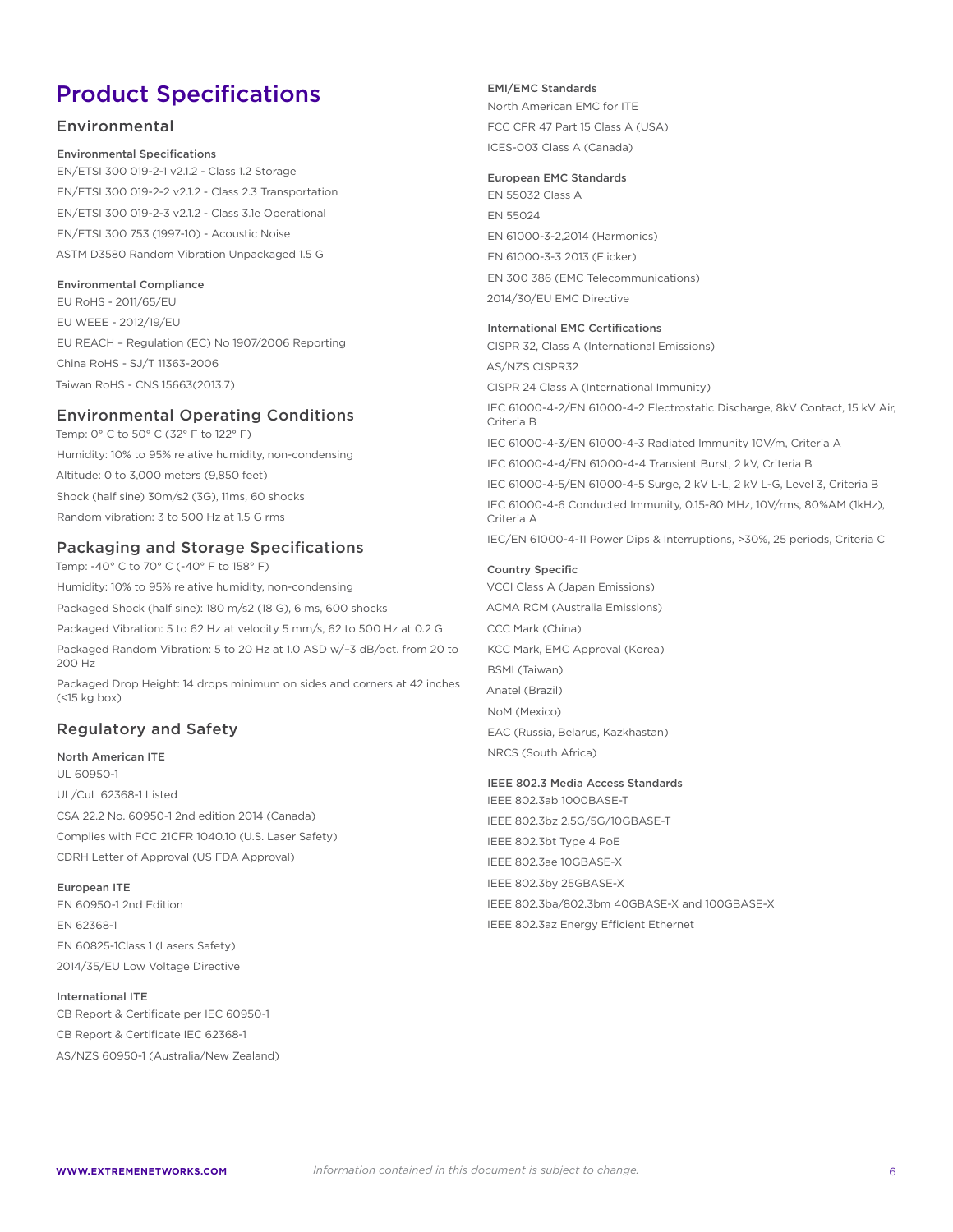# Ordering Information

| <b>Part Number</b>       | <b>Product Name</b>                                   | <b>Description</b>                                                                                                                                                                                                                                                                       |  |  |  |
|--------------------------|-------------------------------------------------------|------------------------------------------------------------------------------------------------------------------------------------------------------------------------------------------------------------------------------------------------------------------------------------------|--|--|--|
| 5720 Systems             |                                                       |                                                                                                                                                                                                                                                                                          |  |  |  |
| 5720-24MW                | 5720 24-port 1G/2.5G/5G<br>Switch with 90W PoE        | 5720 Universal Switch with 24 x 1/2.5/5Gb 802.3bt 90W PoE ports, 2 x Stacking/QSFP28<br>ports, 1 unpopulated VIM slot, MACsec-capable, includes 2 x unpopulated PSU slots, fan<br>modules 4-post rack mount kit, Base software license, 1-year ExtremeCloud IQ Pilot<br>Subscription     |  |  |  |
| 5720-48MW                | 5720 48-port 1G/2.5G/5G<br>Switch with 90W PoE        | 5720 Universal Switch with 48 x 1/2.5/5Gb 802.3bt 90W PoE ports, 2 x Stacking/QSFP28<br>ports, 1 unpopulated VIM slot, MACsec-capable, includes 2 x unpopulated PSU slots, fan<br>modules 4-post rack mount kit, Base software license, 1-year ExtremeCloud IQ Pilot<br>Subscription     |  |  |  |
| 5720-24MXW               | 5720 24-port<br>1G/2.5G/5G/10G Switch<br>with 90W PoE | 5720 Universal Switch with 24 x 1/2.5/5/10Gb 802.3bt 90W PoE ports, 2 x Stacking/<br>QSFP28 ports, 1 unpopulated VIM slot, MACsec-capable, includes 2 x unpopulated PSU slots,<br>fan modules 4-post rack mount kit, Base software license, 1-year ExtremeCloud IQ Pilot<br>Subscription |  |  |  |
| 5720-48MXW               | 5720 24-port<br>1G/2.5G/5G/10G Switch<br>with 90W PoE | 5720 Universal Switch with 24 x 1/2.5/5/10Gb 802.3bt 90W PoE ports, 2 x Stacking/<br>QSFP28 ports, 1 unpopulated VIM slot, MACsec-capable, includes 2 x unpopulated PSU slots,<br>fan modules 4-post rack mount kit, Base software license, 1-year ExtremeCloud IQ Pilot<br>Subscription |  |  |  |
|                          |                                                       | <b>VIM Modules</b>                                                                                                                                                                                                                                                                       |  |  |  |
| 5720-VIM-6YE             | 6-port SFP28 module<br>MACsec-capable                 | 5720 Versatile Interface Module with 6 x 1/10/25Gb SFP28 MACsec-capable ports                                                                                                                                                                                                            |  |  |  |
| 5720-VIM-2CE             | 2-port QSFP28 module<br>MACsec-capable                | 5720 Versatile Interface Module with 2 x 100Gb QSFP28 MACsec-capable ports                                                                                                                                                                                                               |  |  |  |
|                          |                                                       | <b>Accessories</b>                                                                                                                                                                                                                                                                       |  |  |  |
| XN-ACPWR-715W-FB         | 715W AC PSU FB                                        | 715 Watt AC Power Supply Module (PSU) - Front-to-Back airflow - also used in 5520, X465<br>and VSP 4900                                                                                                                                                                                  |  |  |  |
| XN-ACPWR-1100W-FB        | 1100W AC PSU FB                                       | 1100 Watt AC Power Supply Module (PSU) - Front-to-Back airflow - also used in 5520, X465<br>and VSP 4900                                                                                                                                                                                 |  |  |  |
| XN-ACPWR-2000W-FB        | 2000W AC PSU FB                                       | 2000 Watt AC Power Supply Module (PSU) - Front-to-Back airflow - also used in 5520, X465<br>and VSP 4900                                                                                                                                                                                 |  |  |  |
| XN-FAN-005-F             | Spare Fan module                                      | Spare Fan module used in 5720 Series switches                                                                                                                                                                                                                                            |  |  |  |
| XN-SSD-002-120           | 120GB SSD Module                                      | 120GB Solid-State Drive (SSD) module for use with Integrated Application Hosting on the<br>5720 Series switches                                                                                                                                                                          |  |  |  |
| XN-2P-RKMT299            | Optional Two-Post Rack<br>Mount Kit                   | Optional Two-Post rack mount kit for use with 5720 Series switches                                                                                                                                                                                                                       |  |  |  |
| XN-4P-RKMT299            | Spare Four-Post Rack<br>Mount Kit                     | Spare Four-Post rack mount kit for use with 5720 Series switches                                                                                                                                                                                                                         |  |  |  |
| <b>Software Licenses</b> |                                                       |                                                                                                                                                                                                                                                                                          |  |  |  |
| 5000-PRMR-LIC-P          | Premier License for 5000<br>Series                    | Perpetual Premier License for 5000 Series switches                                                                                                                                                                                                                                       |  |  |  |
| 5000-MACSEC-LIC-P        | MACsec License for the<br>5000 Series                 | Perpetual MACsec License for the 5000 Series switches                                                                                                                                                                                                                                    |  |  |  |